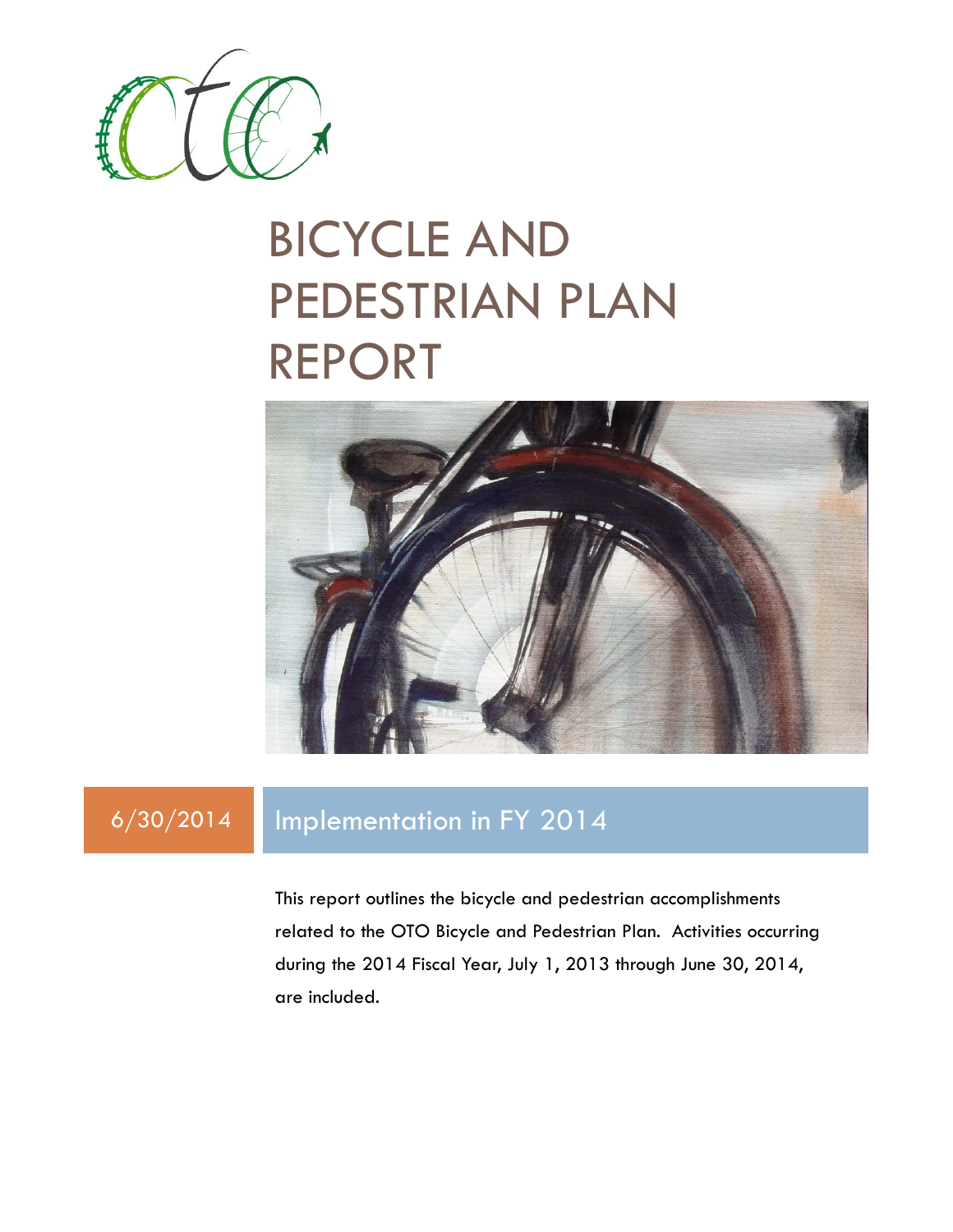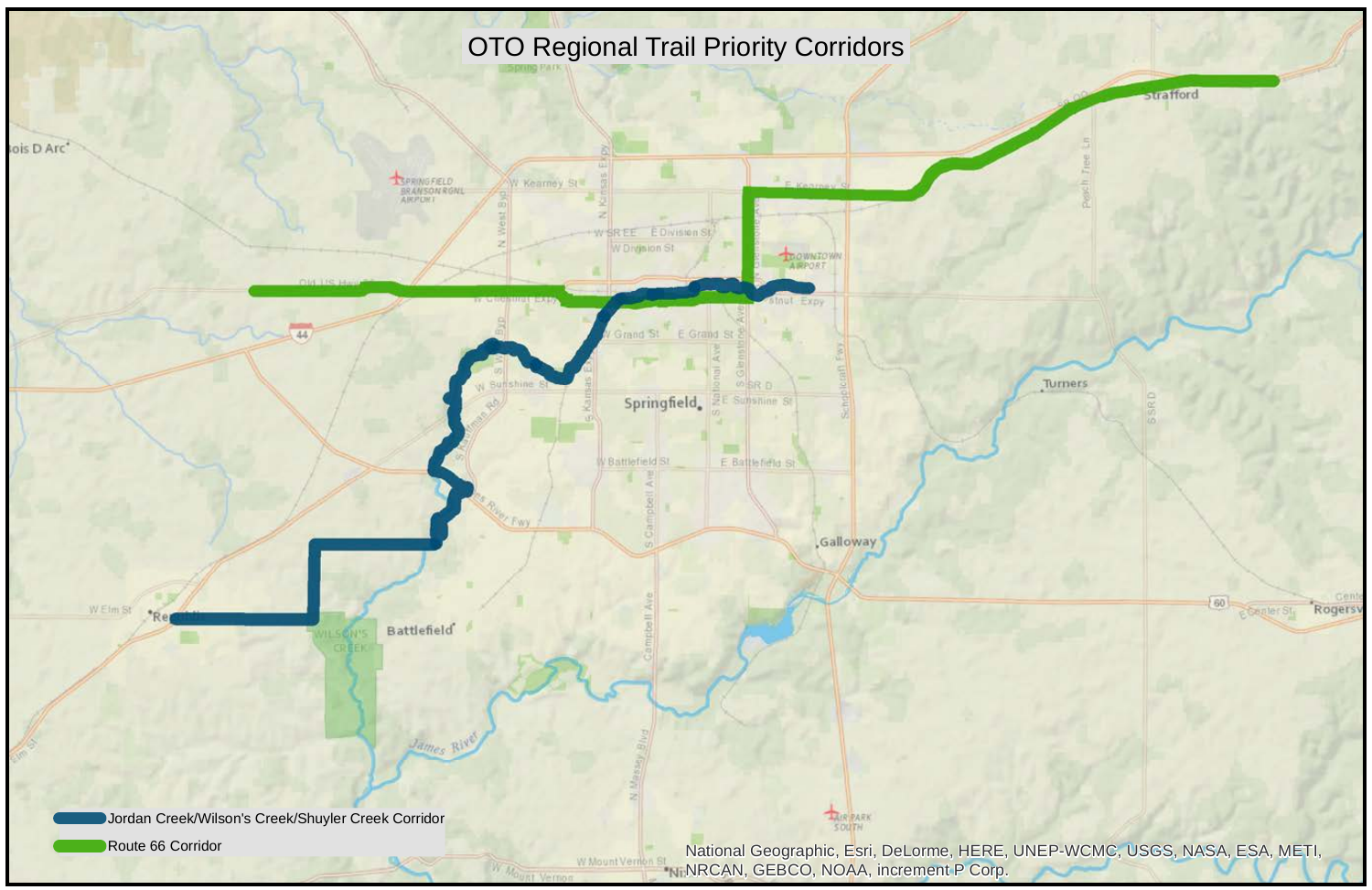# Bicycle and Pedestrian Plan Report

**IMPLEMENTATION IN FY 2014** 



### **BICYCLE AND PEDESTRIAN PRIORITIES ADDED TO OTO PRIORITY MAP**

For the first time, OTO added two regional trails to the OTO Priorities of Regional Significance Map. One is the Route 66 Trail which stretches from Strafford on the east, through Downtown Springfield, and out Missouri 266 to the west. The second starts with the Jordan Valley Trail in downtown Springfield and connects with Republic via sidepaths on Routes M and ZZ alongside the Wilson's Creek Battlefield. These trails require several segments to create a complete linkage across the OTO region.

### **SPRINGFIELD RENEWS BRONZE BICYCLE FRIENDLY COMMUNITY DESIGNATION**

The League of American Bicyclists has extended Springfield's Bicycle Friendly Status through 2017. A Bicycle Friendly Community since 2010, Springfield is just one of seven communities in Missouri to receive this designation.

### **BICYCLING AND WALKING PART OF STATEWIDE FUNDING DISCUSSION**

As Missourians discussed what to fund should additional monies become available, many multimodal projects made the list. Transit, sidewalks, and trails became part of a proposed multi-million dollar funding package to fix Missouri roads. As current state statute prevents the use of state motor vehicle revenues on other modes, this was an important step forward. *Note: This* funding *package was not approved by the voters in August 2014, however, the State of Missouri still has a prioritized* multimodal *project list.* 

### **TIGER VI**

Missouri State University applied for a TIGER grant to fund a multimodal parking facility near the new University Welcome Center. This facility will house the University's carshare program, connect parking and students to the MSU Bear Line and CU Bus systems, as well as provide space for a potential bikesharing program. **E**

### **ngineering**

### **TRAILS**

While many pieces of the Ozark Greenways Trail system are in the planning stages, several have been designed and constructed as part of the effort to make a continuous trail system.

- South Creek Trail at Scenic Avenue was rebuilt to improve flow of South Creek to reduce standing water on the trail
	- **Just under a mile (0.83) of new rustic trail** on the Cherokee Trail of Tears was

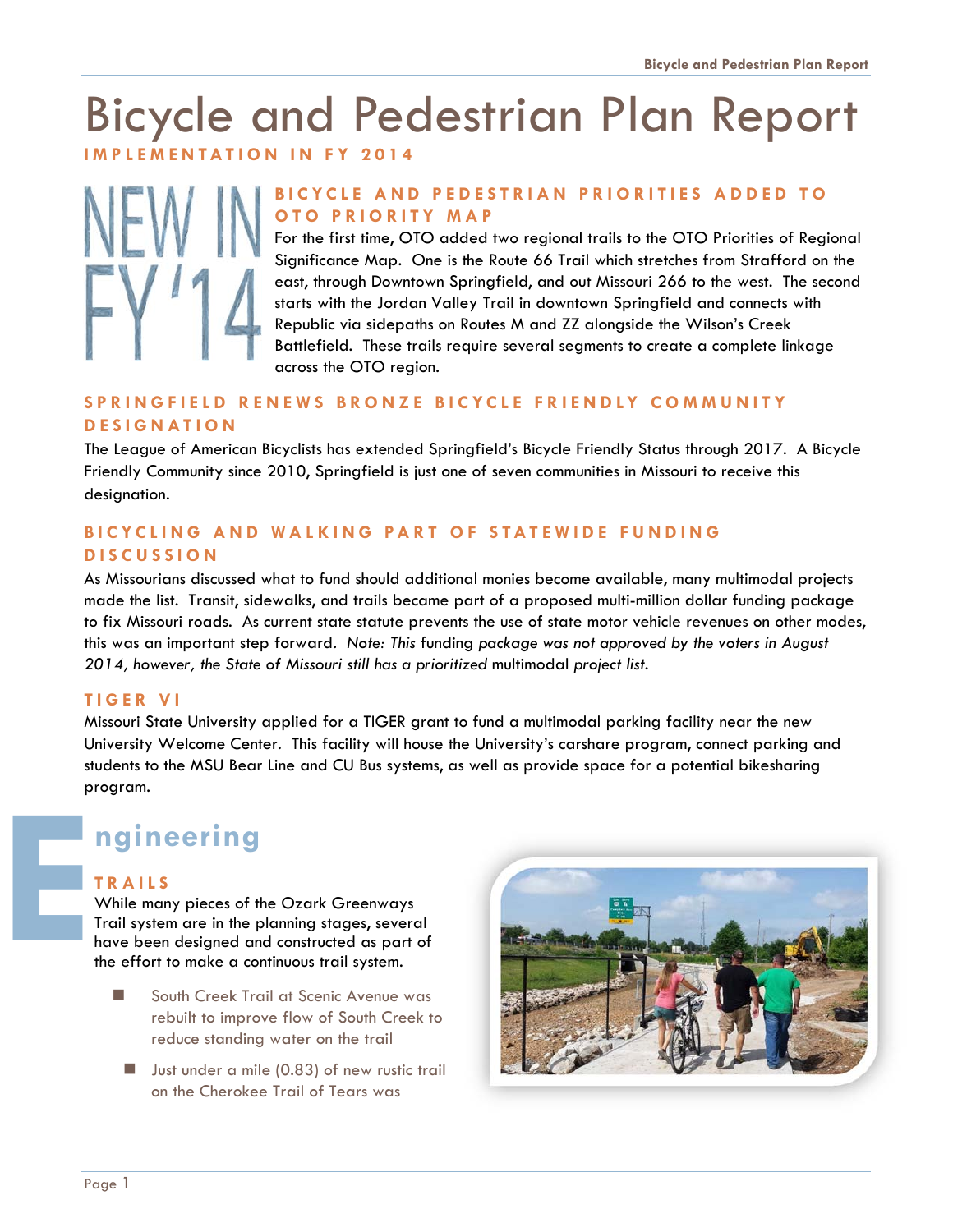completed on abandoned Missouri Pacific Rail from Golden Avenue north of James River Freeway to Farm Road 164.

- Almost half a mile (0.41) of new trail on Fassnight Creek is under construction with completion expected in summer of 2014.
- Another half-mile of the Upper Ward Branch Trail from Belvedere Court to Bradford Parkway at Independence, with a crossing under National is under construction and should also be completed summer of 2014.
- Work has started on a third-mile of new Ward Branch Trail, which goes from Monastery Drive, under Republic Road and James River Freeway, to just north of the Freeway. Work is expected to be complete in 2015.
- More trail is under design, including a connection under Chestnut Expressway, over half a mile of Jordan Creek Trail from Fort to Main, over 1.5 miles of new trail connecting Rutledge Willson Park with the South Creek Trail, and a half-mile of the Trail of Tears between Farm Road 156 and Battlefield Road.
- **Dedication of the Medical Mile Trail, which consists of sidewalk decals along National and low** volume streets between the Mercy Health Campus and the CoxHealth Campus.

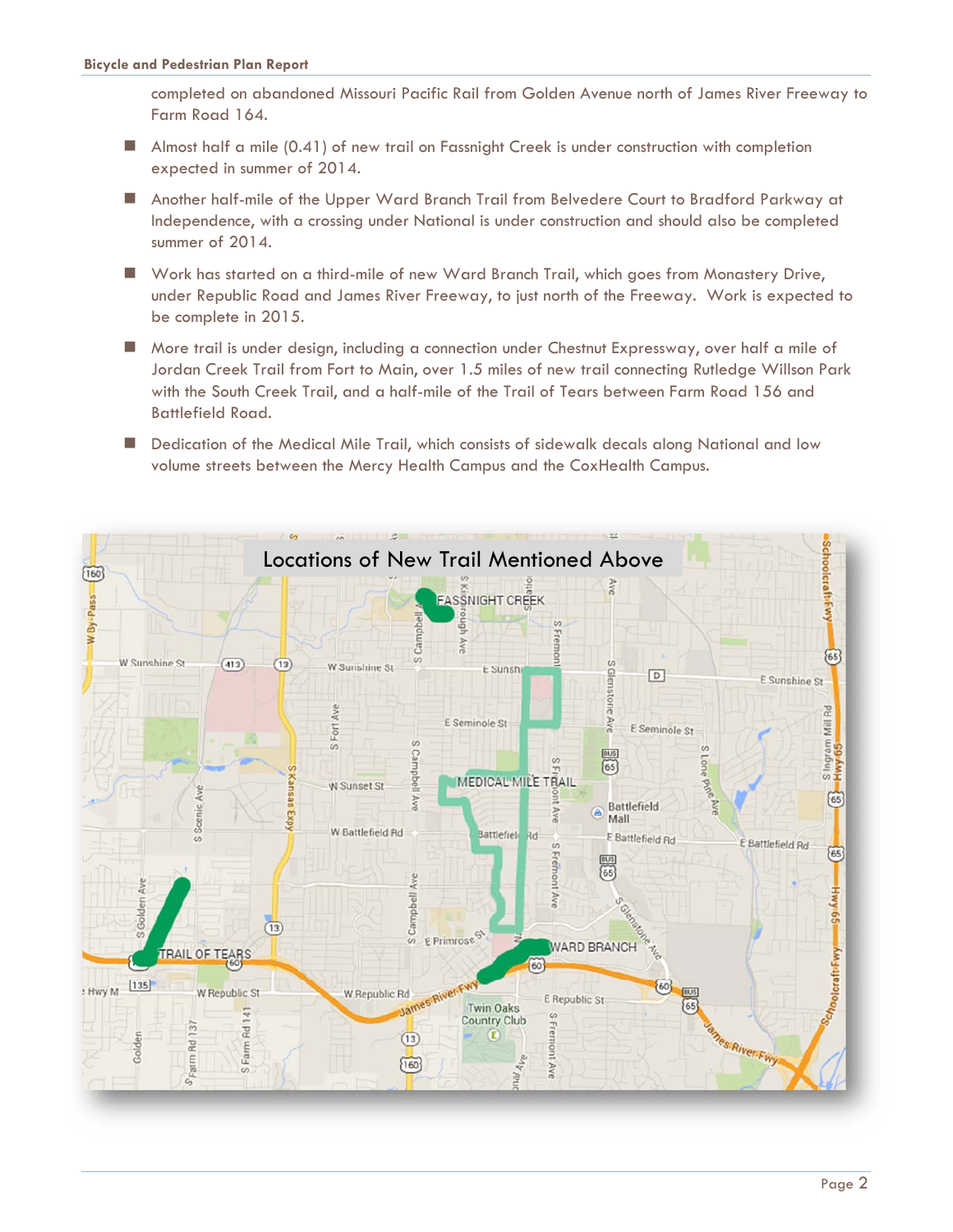### **STREETSCAPES**

#### The City of Springfield has completed the following streetscape project:

**Mill Street from Campbell to Boonville** 

#### The City of Springfield has started work on the following streetscapes:

- **B** Boonville Avenue from Tampa Street to Chestnut Expressway
- Route 66 Roadside Park and adjacent streetscape
- **McDaniel Street between South and Jefferson**

#### The following streetscapes are under design or are ready for construction by the City of Springfield:

- **I** Jefferson Avenue from Phelps to Water and from Water to St. Louis Street
- Olive Street from Jefferson to St. Louis
- **Phelps Street from Campbell to Boonville**
- Commercial Street from Benton to Washington
- Route 66 streetscape on College from Grant to Main
- **Main from Mill to College**

### **SIDEWALKS**

### Sidewalk improvements are a continual activity in the OTO area.

- MoDOT has focused on ADA projects, including along Route 14 in Ozark and Nixa
- Ozark has started work on their Safe Routes to School grant to construct sidewalks connecting to East Elementary.
- Pedestrian improvements have been made on Kearney from Kansas Expressway to Glenstone
- City Utilities and the City of Springfield have partnered to improve pedestrian access to transit stops
- **The City of Strafford has completed work on sidewalk along Chestnut, Washington, Bumgarner, and** Pine
- In Republic, 3200 feet of sidewalk is under construction along West Elm from Main Street to Sherman Avenue
- A project is set to be underway to remove barriers and complete sidewalk gaps on both sides of Glenstone from Walnut to Battlefield, and on the south side of Sunshine from Glenstone to Eastgate
- **Springfield completed 4.8 miles of school sidewalk**
- 3 miles of school sidewalk are under construction in Springfield, as well
- New sidewalk was built on both sides of Campbell between Cherokee and Battlefield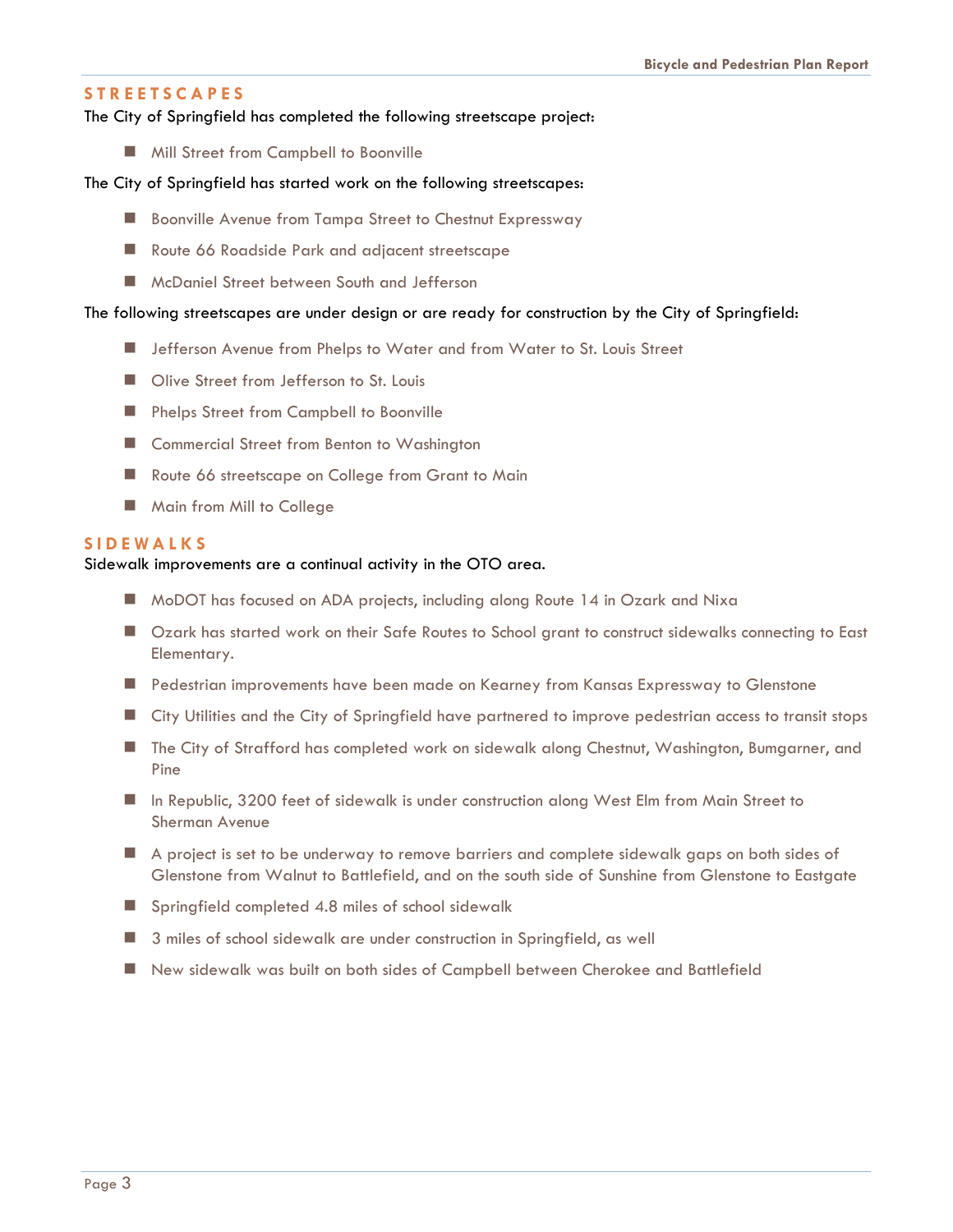#### **THE LINK**

The Link is a project developed by the City of Springfield to link greenway trails and activity centers using low-traffic, low-speed streets with continuous accessible sidewalk.

- The Link is now marked from Doling Park to the Missouri State University campus
- Additional bike route markings have been installed from Talmage to Kearney
- **The Talmage Trail was completed connecting the Link** to Doling Park
- Fourteen Link signs with maps and four aid (air/repair) stations have been installed along the Link, with others planned. The Healthy Living Alliance sponsored these installations.

### **BICYCLE FACILITIES**

The City of Springfield has been busy with new bicycle lanes and route marking as paving is done throughout the city:

- **Madison and Holland near MSU, and on South Avenue** from McDaniel to Madison
- Grant from northern city limit to Talmage
- Bennett from Weller to Glenstone
- Portland from Fort to Grant
- Benton from Central to Chestnut
- **Fort from Portland to Washita and from other streets to** Weaver at Seminole

The City of Springfield has tripled marked bicycle facilities as part of an aggressive program to provide bicycle accommodations along bicycle routes.

Almost 20 bike racks were installed providing nearly 40 parking spaces.



### **valuation**

### **OTO BIKE-PED IMPLEMENTATION REPORT**

OTO continues to produce this implementation report on an annual basis to monitor activities from within the OTO area.

# **OTO BIKE-PED PRIORITIES E**

OTO adopted two priority trails to incorporate into the Priorities of Regional Significance Map. One is the Route 66 Trail which stretches from Strafford on the east, through Downtown Springfield, and out Missouri 266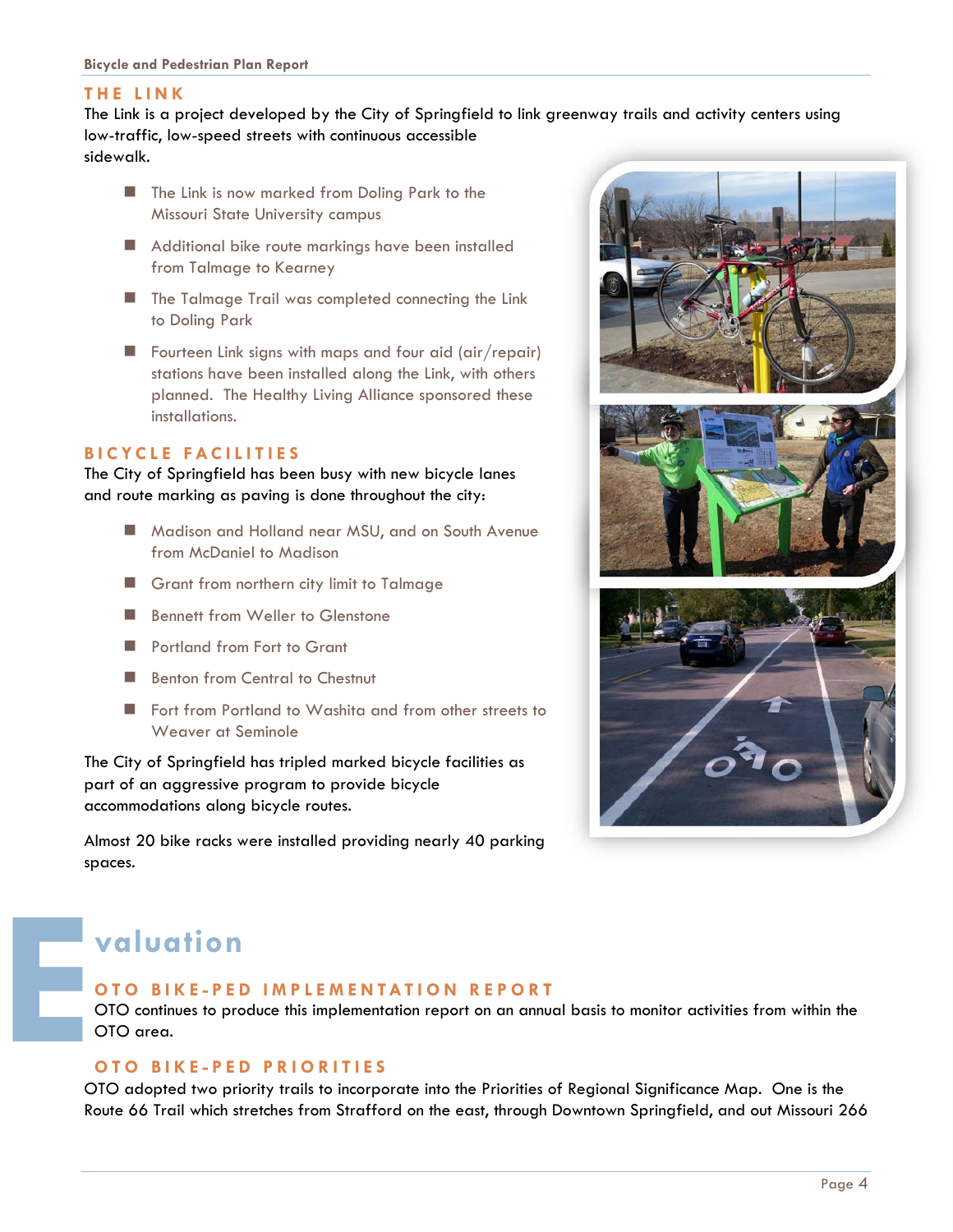to the west. The second starts with the Jordan Valley Trail in downtown Springfield and connects with Republic via sidepaths on Routes M and ZZ alongside the Wilson's Creek Battlefield.

### **SPRINGFIELD BIKE-PED PLAN UPDATE**

The City of Springfield finalized a draft of the Person-Powered Mobility Plan. Next steps include presentation to City Council and adoption of a Complete Streets ordinance.

#### **REPUBLIC TRANSPORTATION PLAN**

The City of Republic is nearing completion of their Transportation Plan, which will include guidance relating to bicycle and pedestrian infrastructure needs.

### **HEALTHY LIVING ALLIANCE WALKABLE NEIGHBORHOOD PROJECT**

The Healthy Living Alliance partnered with Missouri State University to conduct walkability audits in 11 neighborhoods. Over 2,200 street segments were assessed by more than 400 volunteers. HLA also attended 16 neighborhood and community events, reaching over 2,500 attendees, and getting input on what's important to make their neighborhood more walkable.

### **SWMOCOUNTS.ORG HEALTH DASHBOARD**

I want in Fulbright Springs.

With participation from three regional health departments and access to state and national databases, SWMOCounts.org allows anyone to track the community's progress on essential indicators such as obesity and air quality.

### **BICYCLE FRIENDLY COMMUNITIES APPLICATION**

The Springfield area renewed its Bicycle Friendly Status through the League of American Bicyclists through 2017.

### **nforcement**

Partnerships with area police departments continues to be a goal for the OTO region. The Greene County citizens mounted patrol help watch the Ozark Greenway trails and the Park Rangers continue to monitor the trails and trailheads throughout the Springfield-Greene County area. This past year, the Park Ranges did receive new, upgraded bikes. **E**

### **ducation and Encouragement**

### **SAFE ROUTES TO SCHOOL**

A four-week walk and bike safety education program was presented in four elementary schools in Springfield in October and November, funded by a 2008 Safe Routes to School Grant.

MoDOT has assembled a mobile bike-safety trailer for schools to use in educating students.

**E**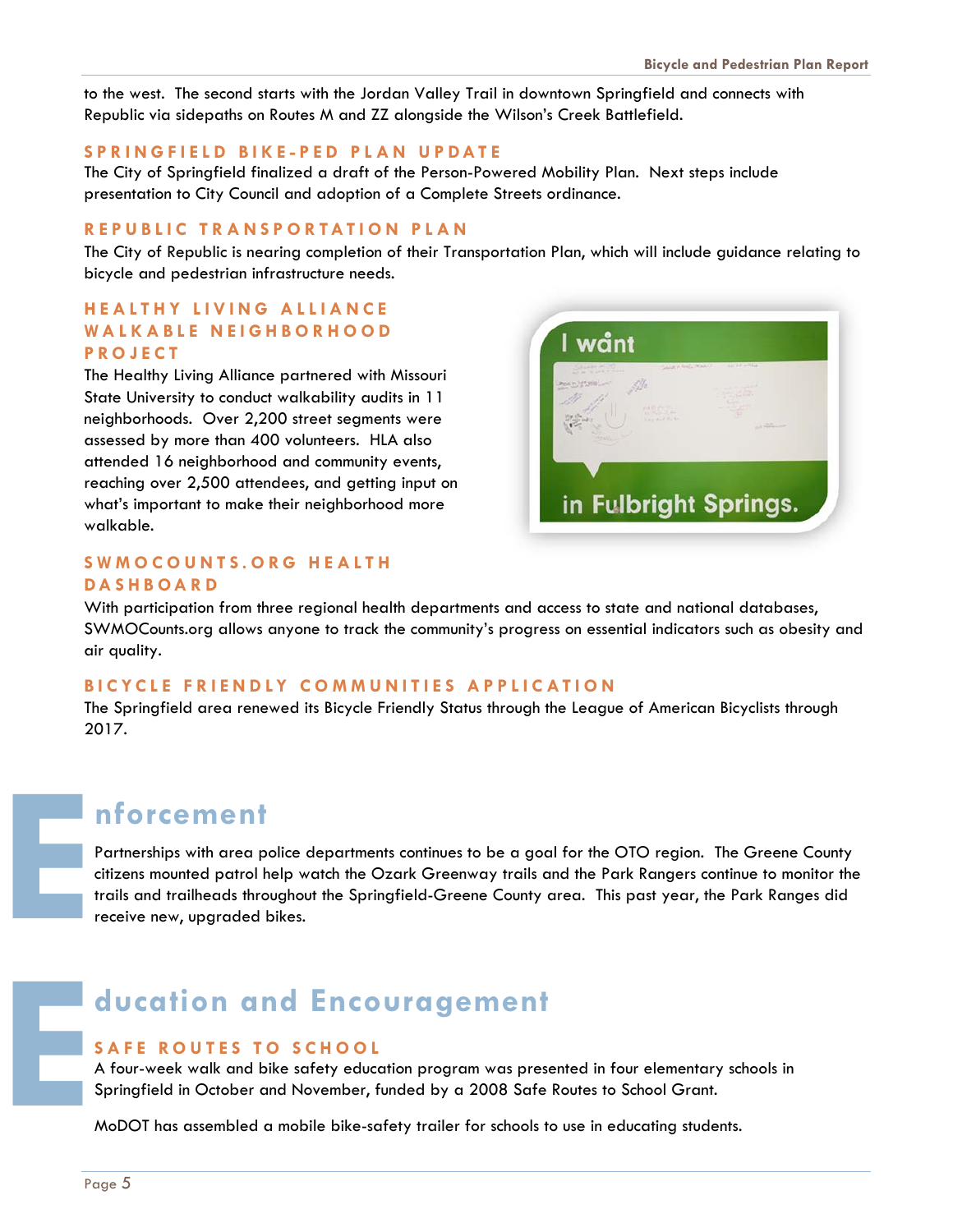### **HEALTHY LIVING ALLIANCE**

The Healthy Living Alliance began in 2011 with a grant from the Missouri Foundation for Health, is a network of people and organizations working to encourage healthy, active living in Springfield. Their partnership with the community is evident throughout this report. Through partnership and their own outreach, HLA has brought healthy eating and activity habits to thousands in the Springfield region.

### **LET'S GO SMART SPRINGFIELD**

This is a new community partnership, led by Ozark Greenways. Let's Go Smart encourages better choices when using any form of travel, whether biking, walking, driving, or using the bus. The program encourages better health, financial savings, and environmental benefits. There are many components related to the campaign.

Ozark Greenways, through the Healthy Living Alliance, received \$91,000 from a CDC grant to implement a Let's Go Smart Marketing campaign and other associated activities. As the grant nears completion, Let's Go Smart has produced a number of public service announcements, developed an interactive website with a facility map, and maintains an active blog.

### **STAR TEAM**

The Ozark Greenways Sustainable Transportation Advocacy Resource (STAR) Team continued to meet monthly throughout the year. STAR Team activities include contributing to the City of Springfield Person Powered Mobility Plan, support of a Complete Streets Ordinance, the Let's Go Smart Springfield campaign, and other general bicycling and pedestrian activities throughout the region. The STAR Team also has members writing articles on bicycling for Ozark Living Magazine (formerly Greene Magazine), which is published 6 times per year. OTO Staff member, Natasha Longpine, was featured with an article about the importance of public involvement.

#### **SAFE KIDS SPRINGFIELD**

Safe Kids Springfield is a member of Safe Kids USA, and works to bring together health and safety experts, educators, corporations, foundations, governments, and volunteers to educate and protect families. One focus area for Safe Kids is bike and pedestrian safety. Safe Kids provides safety education materials, helps with distribution of bicycle helmets, and offers bike rodeos at various events.

Safe Kids Day 2014 had over 500 children and families that participated. The event provides safety information, helmet giveaways, bicycles as prizes, and a great chance for the community to learn about safety at home.

### **EVENTS**

#### EDUCATION CLASSES

- **Two Bicycle Traffic Skills classes**
- **Four Bicycle Commuter Classes**
- Ron Effland, with MoDOT, has finished the League of American Bicyclists Training classes to become a League Certified Instructor, providing the region with another qualified individual for training.

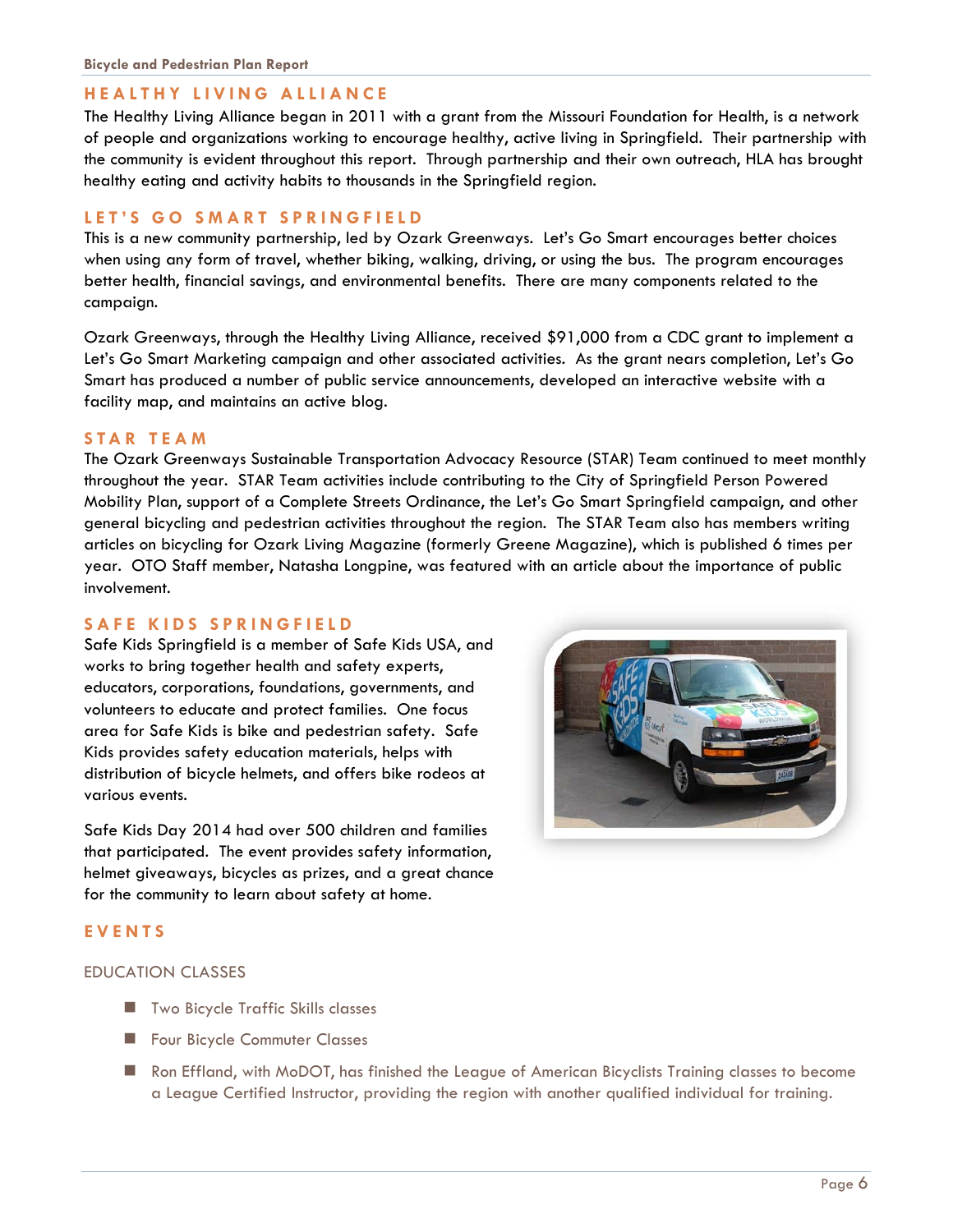### TOUR DE OZARKS:

Tour de Ozarks is a bicycle and brews festival, benefiting Ozark Greenways, and held in the spring. This year, it was May 10th on the Square in Springfield. Activities included tricycle races, Let's Go Smart Bus demonstrations with City Utilities, a family fun ride, two longer rides, and a tour of the Link.

### BIKE TO WORK WEEK:

Ozark Greenways sponsored Bike to Work week May 12 through May 16 and even with the rain, over 1000 participants were counted The results for 2013 were not ready for last year's report, but showed 1500 participants representing 200 organizations and 10,000 miles not driven in single occupancy vehicles.



### 100 MISSOURI MILES:

The end of 2013 marked the conclusion of Missouri's first 100 Mile program, an effort by Governor Nixon and the First Lady to encourage Missourians to get out and be active on Missouri's state trails. The program began its second year in March. In 2013, Greene County was fourth in the state for the number of participants at over  $1,000$  and  $5<sup>th</sup>$  in the state for the number of miles logged at over 103,000 miles.



### WALK THIS WAY:

Mark Fenton visited Springfield on the invite of Ozark Greenways and the Healthy Living Alliance. He toured the Link and spoke at the Ozark Greenways annual meeting about what he saw could be done in Springfield regarding community thought and design around active mobility. He also spoke with community leaders to offer additional specifics.

#### **AWARDS**

- Springfield was recognized as a Bronze-level Bicycle Friendly Community by the League of American Bicyclists
- The Missouri Bicycle and Pedestrian Federation honored Springfield Public Works Interim Co-Director, Jonathan Gano, with a Distinguished Service Award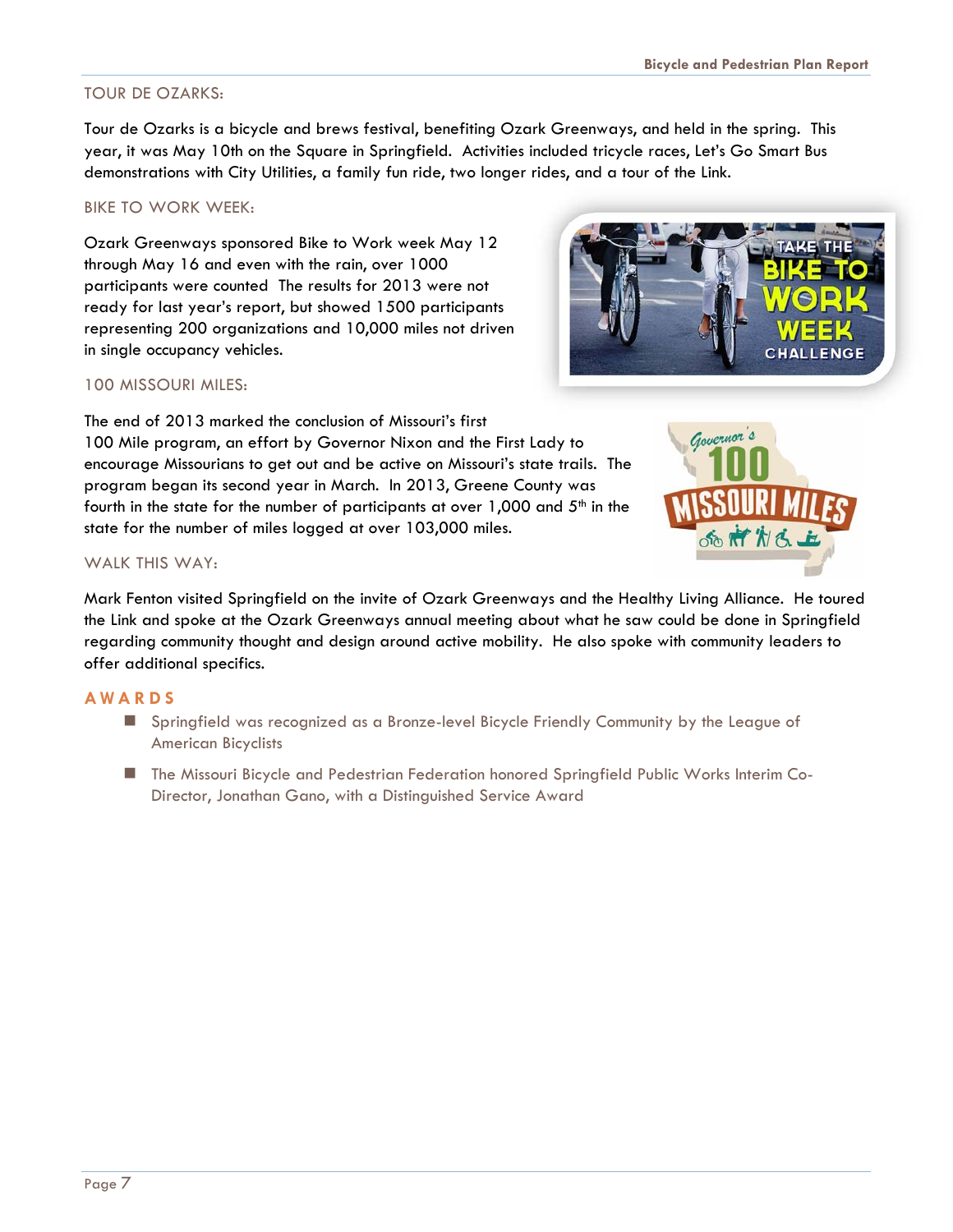# OTO BIKE/PED PLAN OVERVIEW

### BIKE/PED PLAN GOALS AS APPROVED IN JOURNEY 2035

- 1. Develop a comprehensive regional bicycle and pedestrian network by identifying both on-street and off-street facilities within the OTO Implementation Status – Ongoing. This network can be found on the OTO Bike/Ped Plan Map on the OTO website. OTO staff works with area jurisdictions to Evaluate any new infrastructure for inclusion. This past year, OTO staff mapped all new sidewalks built as of March 2014.
- 2. Integrate the bicycle and pedestrian network with the existing transportation system Implementation Status – Ongoing. Through Engineering, additional connections have been made between the trail and street network. The Link and improvements made at CU Transit stops also tie the networks together. By adding trails to the Priority Projects of Regional Significance Map, OTO shows that integrating these systems is a priority.
- 3. Enhance and promote bicycling and pedestrian safety Implementation Status – Ongoing. Safety is being enhanced through Engineering and Education efforts. OTO will be undertaking a review of safety activities in the Ozarks to further assess needs in these areas.
- 4. Identify and target sources to fund pedestrian and bicycle facilities and programs Implementation Status – Ongoing. OTO continues to make funding available to the region for bicycle and pedestrian improvements, as well as assist in seeking new funding through programs like TIGER. Transportation Alternatives Program funding, which replaced Enhancements, is providing the region with dedicated funding for bicycle and pedestrian infrastructure. A new application and funding should be available during the next fiscal year.
- 5. Promote bicycling and walking as a means of transportation integral to daily activities Implementation Status – Ongoing. While Engineering efforts make this easier, Education and Encouragement promotes this to the OTO region. Programs like Let's Go Smart educate the traveling public on the transportation options they have available.
- 6. Support bicycling and walking for the promotion of tourism in the OTO region Implementation Status – Ongoing. Through the continued Engineering efforts to create a comprehensive and connected system, tourists to the region can enjoy the bicycle and pedestrian network while such a connected system can serve to attract tourists, as well. As the Greene County Destination is completed, additional efforts should be taken to implement its recommendations.

### BIKE/PED PRIORITIES AS APPROVED IN JOURNEY 2035

### **TOP 5 POLICY PRIORITIES**

- $\Box$  Sidewalks on School Walking Routes
- Sidewalks on Streets with Commercial Land Use, especially High Volume Bus Routes
- Emphasize Projects that Extend from Communities and Enhance the Regional System
- Complete Bike/Ped Projects with appropriate Roadway Projects
- Develop Implementation Plan for Bike/Ped Plan, including details such as easements

### **ADDITIONAL POLICY PRIORITIES**

- North-South Connections between Trails, including The Link in Springfield
- **E** Streetscapes in Urban Centers
- **T** Trail Connections between Communities
- Development of a Trail Loop around Springfield
- $\Box$  Reclamation of Rail Bed including following the status of active rail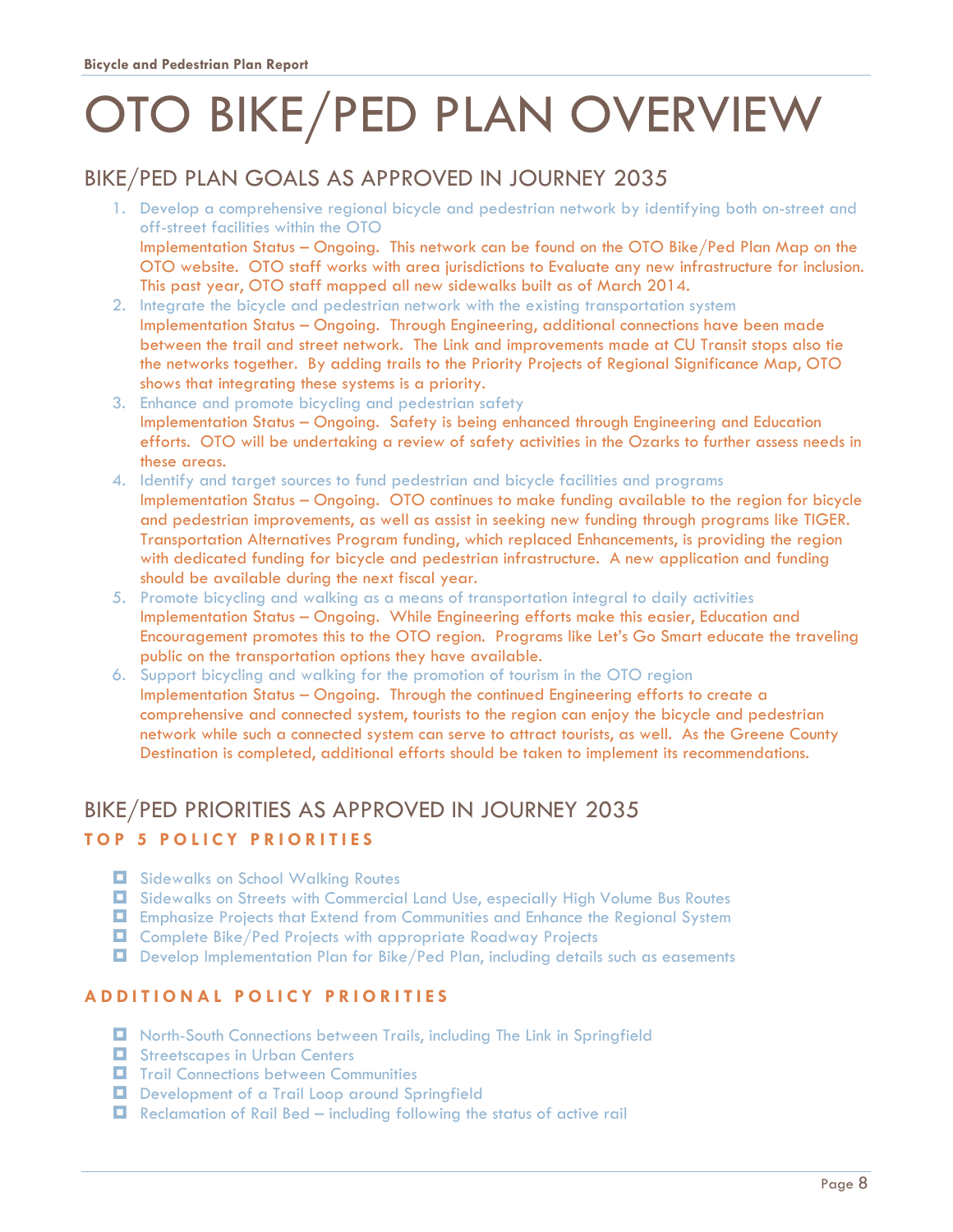- **Educational Campaign**
- Focus on bringing Trails toward Wilson's Creek National Battlefield at a Designated Access Point
- Support the Goals and Objectives of the OTO Bike/Ped Element of the Long Range Transportation Plan

### **TOP PROJECT PRIORITIES**

- Wilson Creek/Jordan Valley Creek from South Creek to Smith Park
- Trail of Tears from Close Memorial Park to City of Battlefield
- Republic Shuyler Creek and North Fork Shuyler Creek Trails
- Strafford Route 66 Trail from Springfield to Farm Road 249 (the ball fields)
- Ozark Finley River Trail and other Future Linear Trails as shown on the OTO Bike/Ped Map in Christian County
- $\Box$  Greene County Destination Plan with the addition of a Christian County/Regional addendum
- James River Trail from Crighton Landing east of Springfield to Delaware landing west of Nixa

### STRATEGIES RECOMMENDED IN JOURNEY 2035

- OTO should maintain a comprehensive list of bicycle and pedestrian needs that is reviewed annually.
- **OTO** should work with member jurisdictions to expand data availability for bicycling and pedestrian activities. This includes, but is not limited to, bicycle and pedestrian crashes, current and projected use of facilities, system condition, and level of service calculations.
- Bicycle and Pedestrian project selection and funding priorities should support the priorities included in this plan.
- OTO, in partnership with member jurisdictions and Ozark Greenways, should develop an implementation plan which identifies strengths, challenges, necessary easements, and cost for future trail development.
- **Promote adherence to the bicycle and pedestrian design standards as set forth in this plan and** encourage the continued implementation of additional best practices.

*Photos courtesy of Ozark Greenways, Springfield SafeKids, Healthy Living Alliance, and the State of Missouri.*